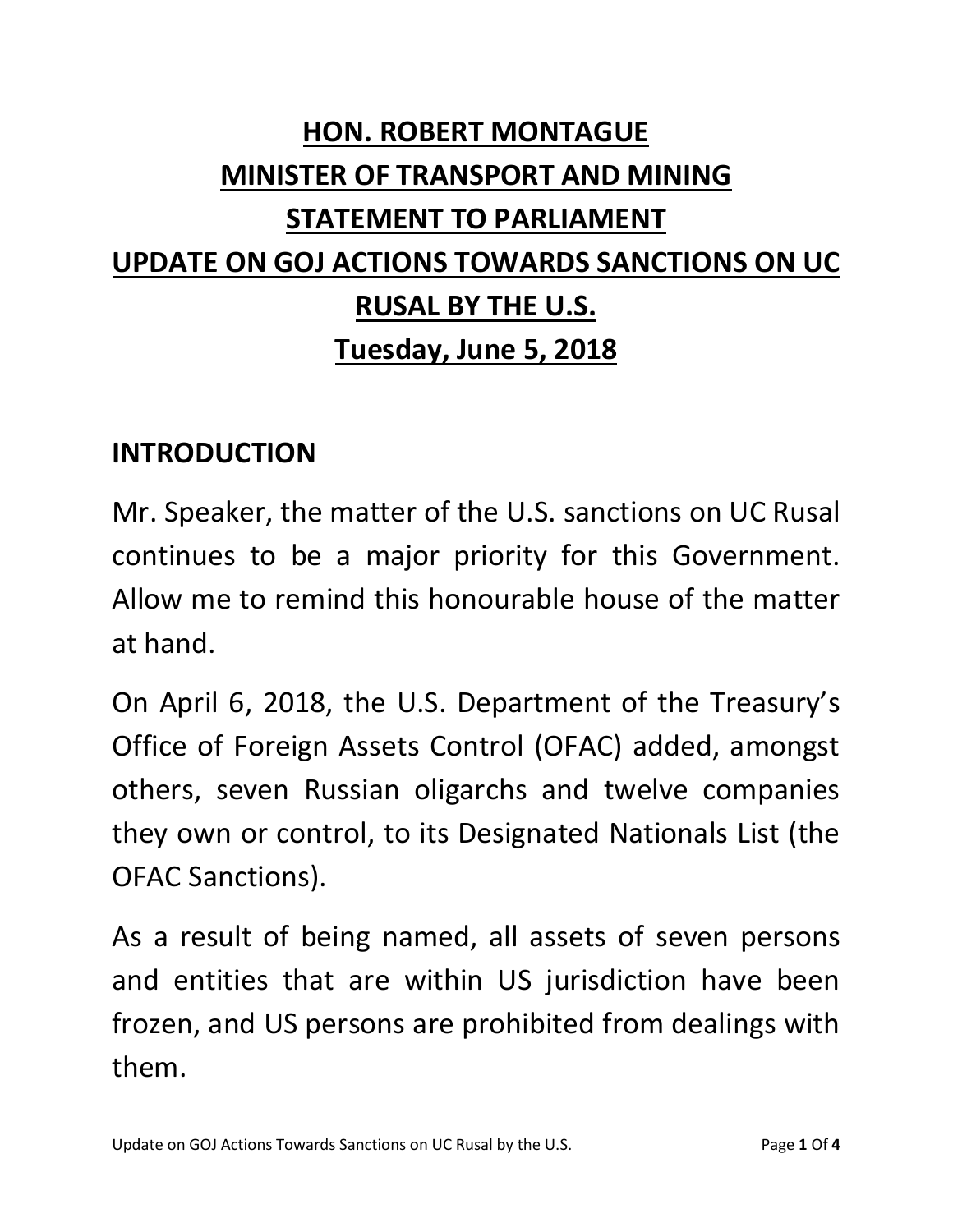Additionally, non-US persons could face secondary sanctions for knowingly facilitating significant transactions for, or on behalf of the individuals or entities sanctioned.

# **CURRENT SITUATION**

While the U.S. tresuary Department recently announced a delay in the application of the sanctions, it is yet to provide a full brief on the extent to which UC Rusal has complied.

The threat to the WINDALCO Ewarton Operation therefore remains.

## **PROTECTION OF NATIONAL INTEREST**

This Government remains committed to applying our best efforts to protect the interest of the community and the country. We particularly want to protect the workers, the environment and revenue to Jamaica.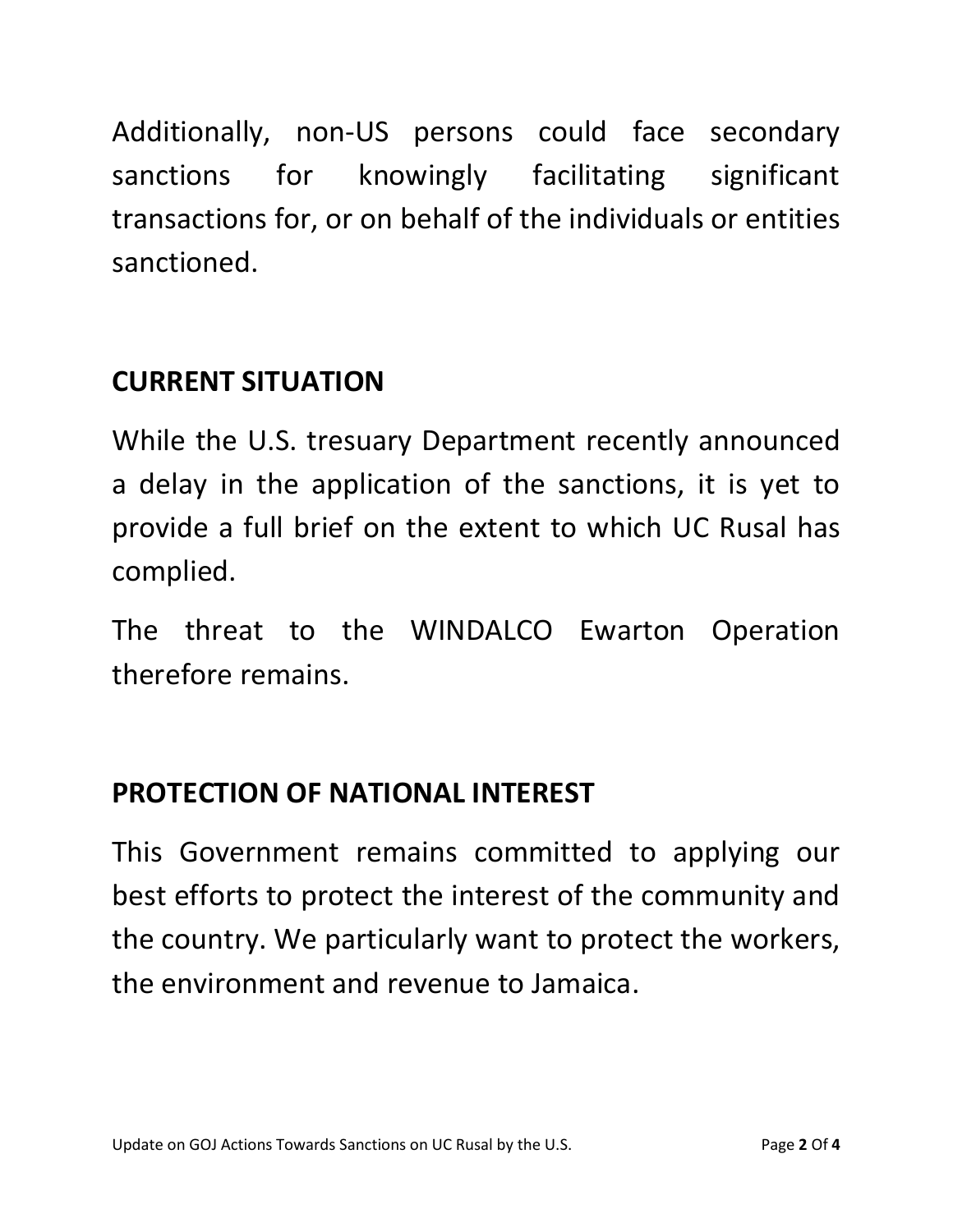We endeavour to save the jobs of approximately 1,200 workers at WINDALCO and the livelihood of a further 10,000 dependents, contractors, residents and business persons in communities neighbouring the alumina plant and related facilities. The securing of the Red Mud Lake is also a major priority.

#### **ACTIONS BEING TAKEN**

The following steps are being taken by the Government:

- The Jamaican Government will intensify discussions with the U.S. treasury to secure waiver for Jamaica. The talks are progressing favourably but we offer no guarantees.
- We will employ our best efforts to ensure that critical supplies, which include fuel, power, and other chemicals, are supplied to the Ewarton Plant.
- Best efforts will also be made to engage and ensure the banking sector's support. We have also taken